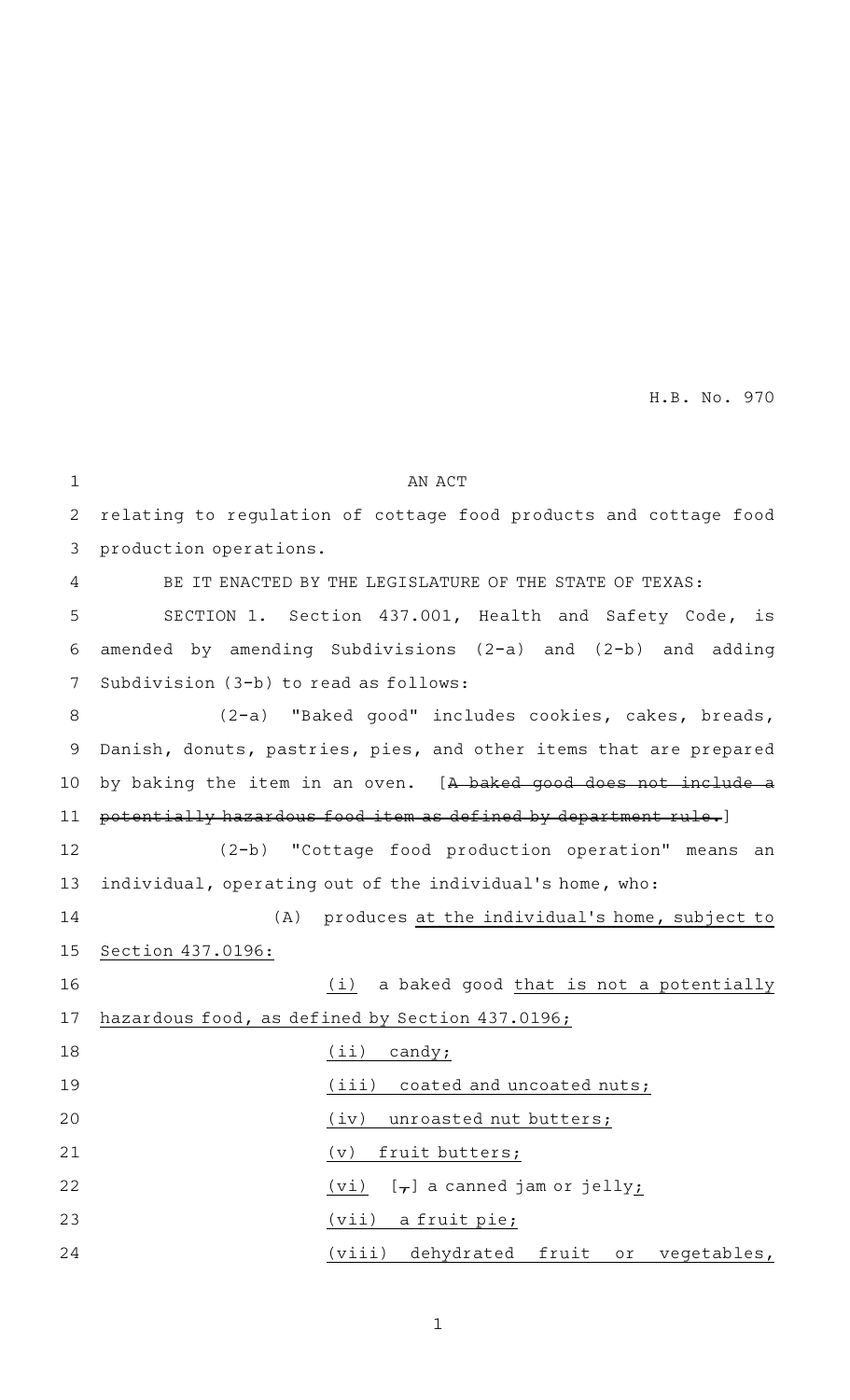## including dried beans; 1

| 2  | (ix)<br>popcorn and popcorn snacks;                                  |
|----|----------------------------------------------------------------------|
| 3  | (x)<br>cereal, including granola;                                    |
| 4  | (xi)<br>dry mix;                                                     |
| 5  | (xii)<br>vinegar;                                                    |
| 6  | (xiii) pickles;                                                      |
| 7  | (xiv)<br>mustard;                                                    |
| 8  | roasted coffee or dry tea; $[\tau]$ or<br>(xv)                       |
| 9  | $(xvi)$ a dried herb or dried herb mix [ $f \rightarrow$             |
| 10 | the person's home];                                                  |
| 11 | has an annual gross income of \$50,000 or less<br>(B)                |
| 12 | from the sale of food described by Paragraph $(A)$ ; $[and]$         |
| 13 | (C)<br>sells the foods produced under Paragraph (A)                  |
| 14 | only directly to consumers at the individual's home, a farmers'      |
| 15 | market, a farm stand, or a municipal, county, or nonprofit fair,     |
| 16 | festival, or event; and                                              |
| 17 | delivers products to the consumer at the<br>(D)                      |
| 18 | point of sale or another location designated by the consumer.        |
| 19 | (3-b) "Farm stand" means a premises owned and operated               |
| 20 | by a producer of agricultural food products at which the producer or |
| 21 | other persons may offer for sale produce or foods described by       |
| 22 | Subdivision $(2-b)(A)$ .                                             |
| 23 | SECTION 2. Section 437.0191, Health and Safety Code, is              |
| 24 | amended to read as follows:                                          |
| 25 | Sec. 437.0191.<br>EXEMPTION<br>FOR<br>COTTAGE<br>FOOD<br>PRODUCTION  |
| 26 | OPERATIONS. (a) A cottage food production operation is not a food    |
| 27 | service establishment for purposes of this chapter.                  |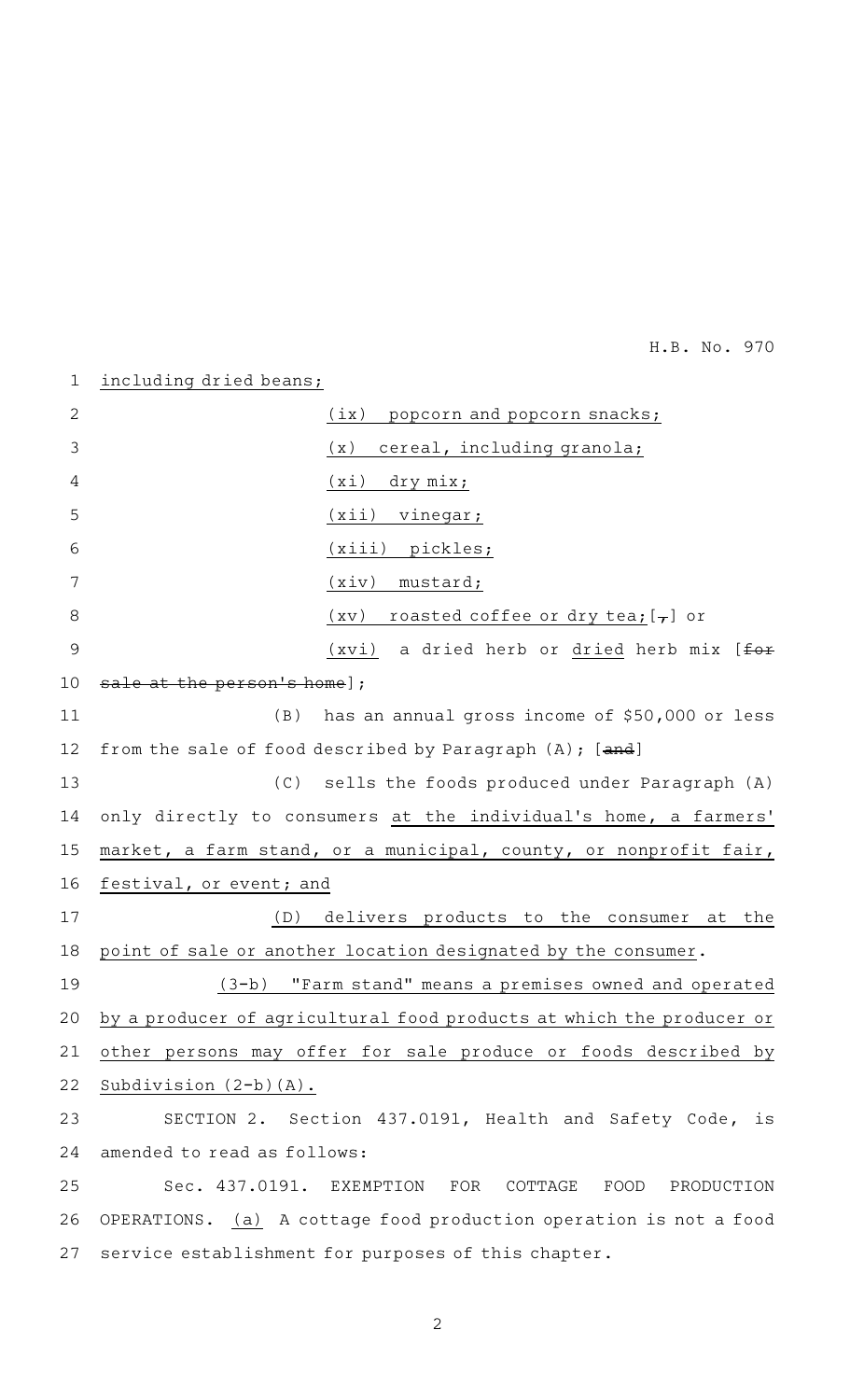(b) The exemption provided by Subsection (a) does not affect the application of Sections 431.045, 431.0495, and 431.247 authorizing the department or other local health authority to act to prevent an immediate and serious threat to human life or health. 1 2 3 4

SECTION 3. The heading to Section 437.0192, Health and Safety Code, is amended to read as follows: 5 6

Sec. 437.0192. REGULATION OF COTTAGE FOOD PRODUCTION OPERATIONS BY LOCAL GOVERNMENT AUTHORITIES [HEALTH DEPARTMENT] PROHIBITED; COMPLAINTS. 7 8 9

SECTION 4. Section 437.0192(a), Health and Safety Code, is amended to read as follows: 10 11

(a) A local government authority, including a local health department, may not regulate the production of food at a cottage food production operation. 12 13 14

SECTION 5. Sections 437.0193 and 437.0194, Health and Safety Code, are amended to read as follows: 15 16

Sec. 437.0193. PACKAGING AND LABELING REQUIREMENTS FOR COTTAGE FOOD PRODUCTION OPERATIONS. (a) Food described by Section 437.001(2-b)(A) sold by a cottage food production operation must be packaged in a manner that prevents product contamination, except that a food item is not required to be packaged if it is too large or bulky for conventional packaging. 17 18 19 20 21 22

 $(b)$  The executive commissioner shall adopt rules requiring a cottage food production operation to label all of the foods described in Section 437.001(2-b)(A) that the operation sells to consumers. The label must include: 23 24 25 26

27

(1) the name and address of the cottage food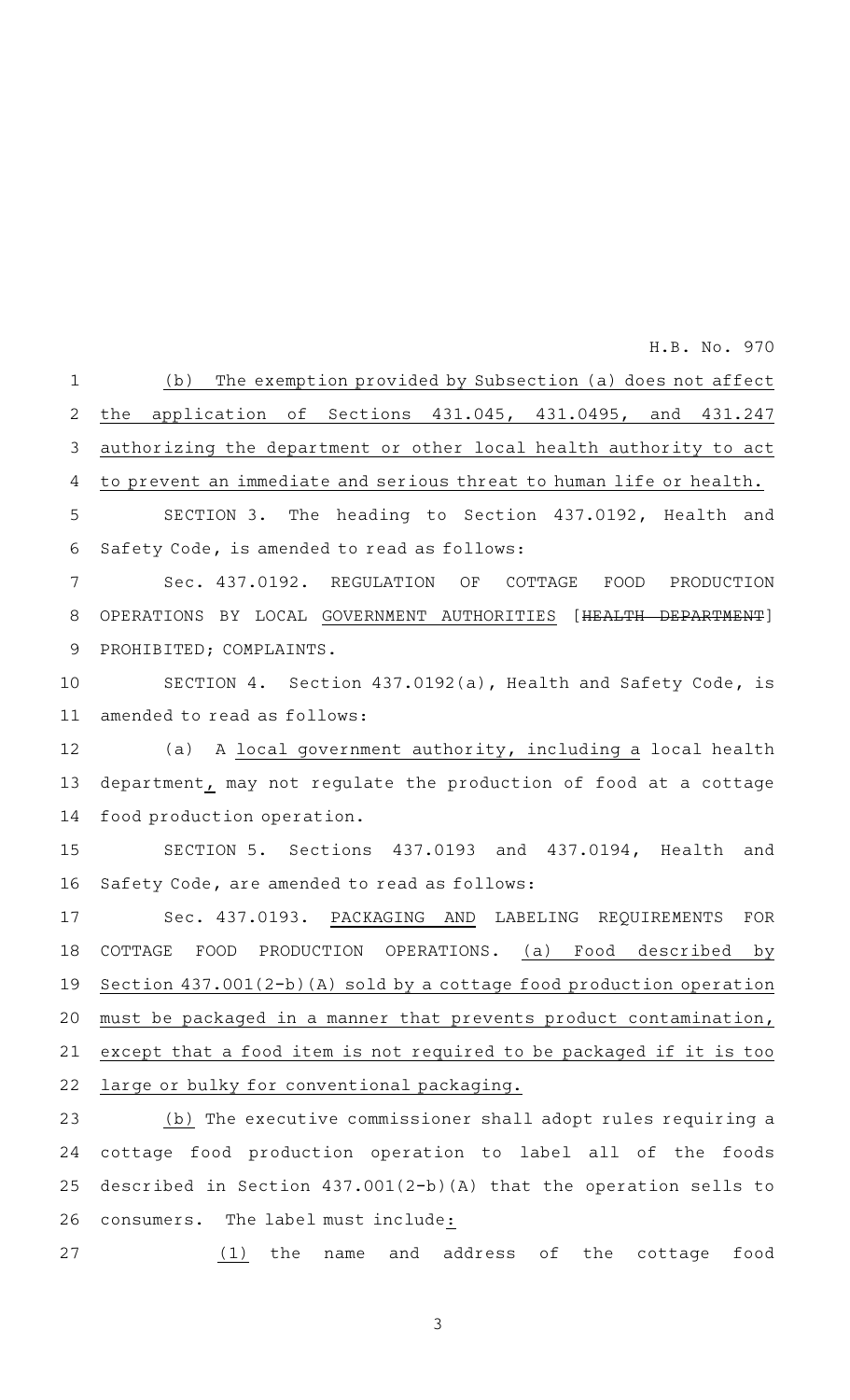production operation; and  $(2)$  a statement that the food is not inspected by the department or a local health department. (c) For foods not required to be packaged under Subsection (a), the information required to be included on the label under Subsection (b) must be provided to the consumer on an invoice or receipt. Sec. 437.0194. CERTAIN SALES BY COTTAGE FOOD PRODUCTION OPERATIONS [THROUGH THE INTERNET] PROHIBITED. A cottage food production operation may not sell any of the foods described in Section 437.001(2-b)(A): (1) through the Internet<sub>i</sub> (2) by mail order; or (3) at wholesale. SECTION 6. Chapter 437, Health and Safety Code, is amended by adding Sections 437.0195 and 437.0196 to read as follows: Sec. 437.0195. PRODUCTION OF COTTAGE FOOD PRODUCTS. (a) An individual who operates a cottage food production operation must have successfully completed a basic food safety education or training program for food handlers accredited under Subchapter D, Chapter 438. (b) An individual may not process, prepare, package, or handle cottage food products unless the individual: (1) meets the requirements of Subsection  $(a)$ ; (2) is directly supervised by an individual described by Subsection (a); or (3) is a member of the household in which the cottage 1 2 3 4 5 6 7 8 9 10 11 12 13 14 15 16 17 18 19 20 21 22 23 24 25 26 27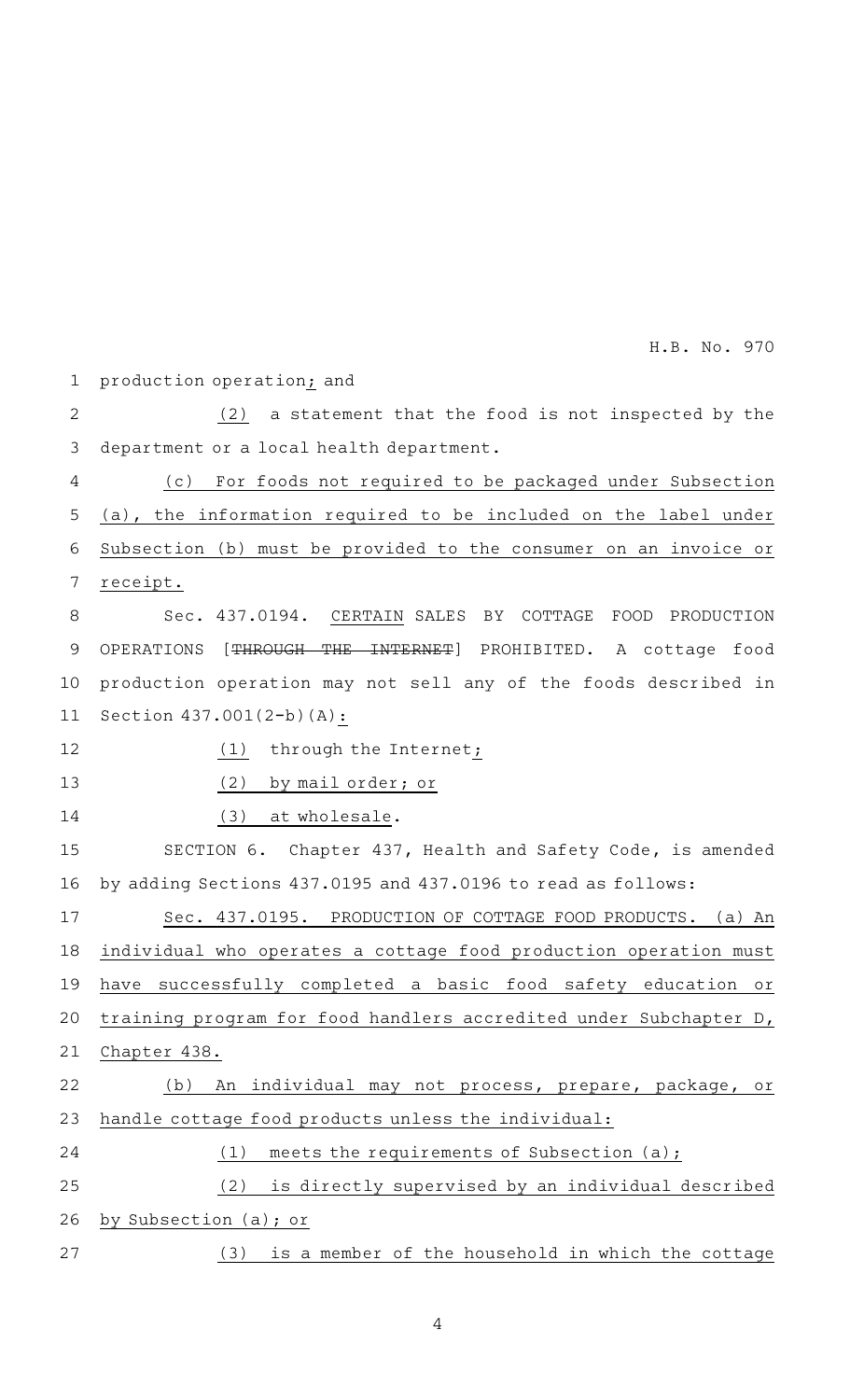## food products are produced. Sec. 437.0196. POTENTIALLY HAZARDOUS FOOD; PROHIBITION FOR COTTAGE FOOD PRODUCTION OPERATIONS. (a) In this section, "potentially hazardous food" means a food that requires time and temperature control for safety to limit pathogen growth or toxin production. The term includes a food that must be held under proper temperature controls, such as refrigeration, to prevent the growth of bacteria that may cause human illness. A potentially hazardous food may include a food that contains protein and moisture and is neutral or slightly acidic, such as meat, poultry, fish, and shellfish products, pasteurized and unpasteurized milk and dairy products, raw seed sprouts, baked goods that require refrigeration, including cream or custard pies or cakes, and ice products. The term does not include a food that uses potentially hazardous food as ingredients if the final food product does not require time or temperature control for safety to limit pathogen growth or toxin production. (b) A cottage food production operation may not sell to customers potentially hazardous foods. SECTION 7. Chapter 211, Local Government Code, is amended by adding Subchapter C to read as follows: SUBCHAPTER C. REGULATION OF COTTAGE FOOD PRODUCTION OPERATIONS Sec. 211.031. DEFINITIONS. In this subchapter, "cottage food production operation" and "home" have the meanings assigned by Section 437.001, Health and Safety Code. Sec. 211.032. CERTAIN ZONING REGULATIONS PROHIBITED. A municipal zoning ordinance may not prohibit the use of a home for 1 2 3 4 5 6 7 8 9 10 11 12 13 14 15 16 17 18 19 20 21 22 23 24 25 26 27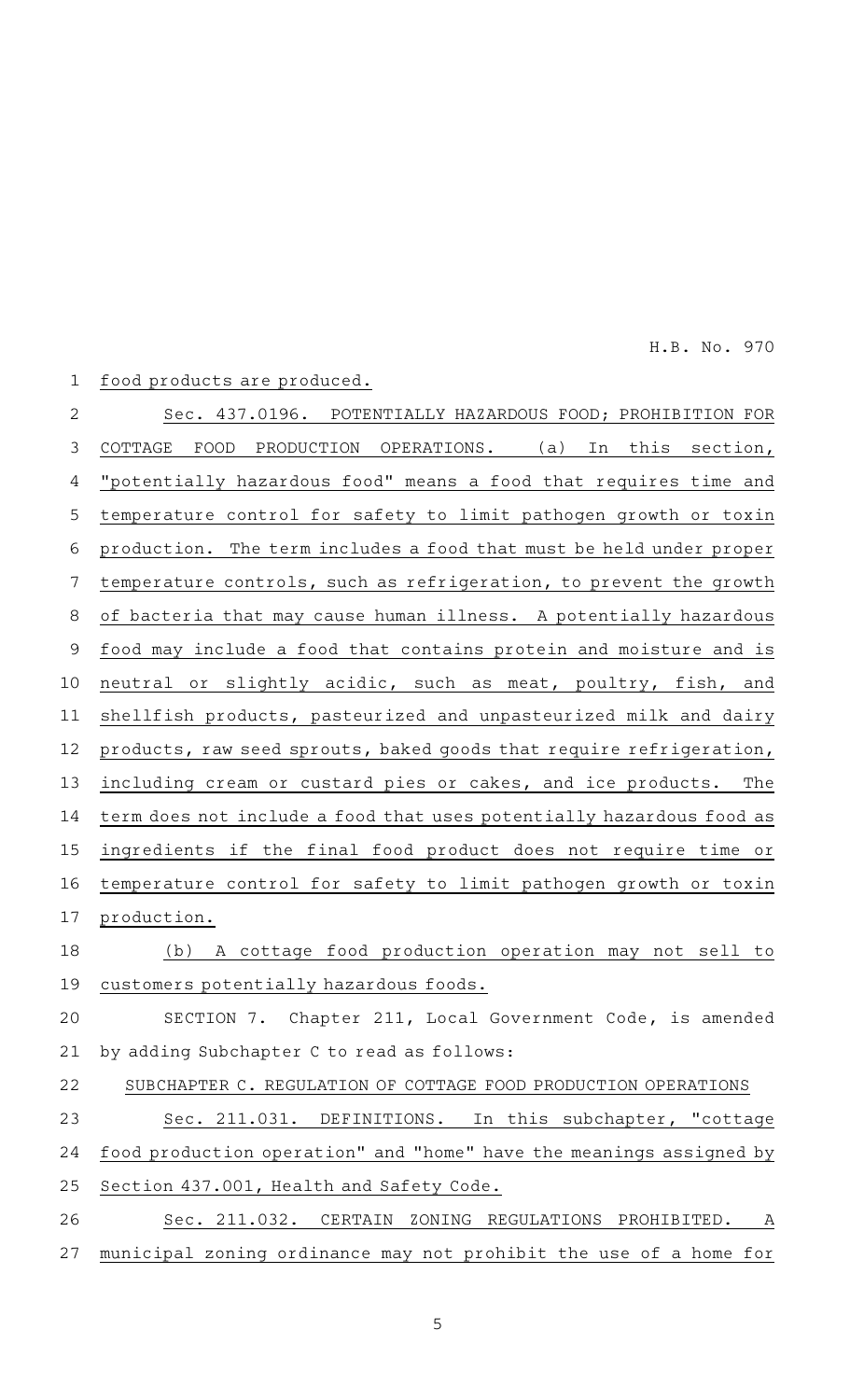cottage food production operations. Sec. 211.033. ACTION FOR NUISANCE OR OTHER TORT. This subchapter does not affect the right of a person to bring a cause of action under other law against an individual for nuisance or another tort arising out of the individual 's use of the individual 's home for cottage food production operations. SECTION 8. Chapter 231, Local Government Code, is amended by adding Subchapter M to read as follows: SUBCHAPTER M. REGULATION OF COTTAGE FOOD PRODUCTION OPERATIONS Sec. 231.281. DEFINITIONS. In this subchapter, "cottage food production operation" and "home" have the meanings assigned by Section 437.001, Health and Safety Code. Sec. 231.282. CERTAIN ZONING REGULATIONS PROHIBITED. A county zoning ordinance may not prohibit the use of a home for cottage food production operations. Sec. 231.283. ACTION FOR NUISANCE OR OTHER TORT. This subchapter does not affect the right of a person to bring a cause of action under other law against an individual for nuisance or another tort arising out of the individual 's use of the individual 's home for cottage food production operations. 1 2 3 4 5 6 7 8 9 10 11 12 13 14 15 16 17 18 19 20

SECTION 9. Notwithstanding Section 437.0195, Health and Safety Code, as added by this Act, an individual operating a cottage food production operation is not required to complete a basic food safety education or training program for food handlers before January 1, 2014. 21 22 23 24 25

SECTION 10. This Act takes effect September 1, 2013. 26